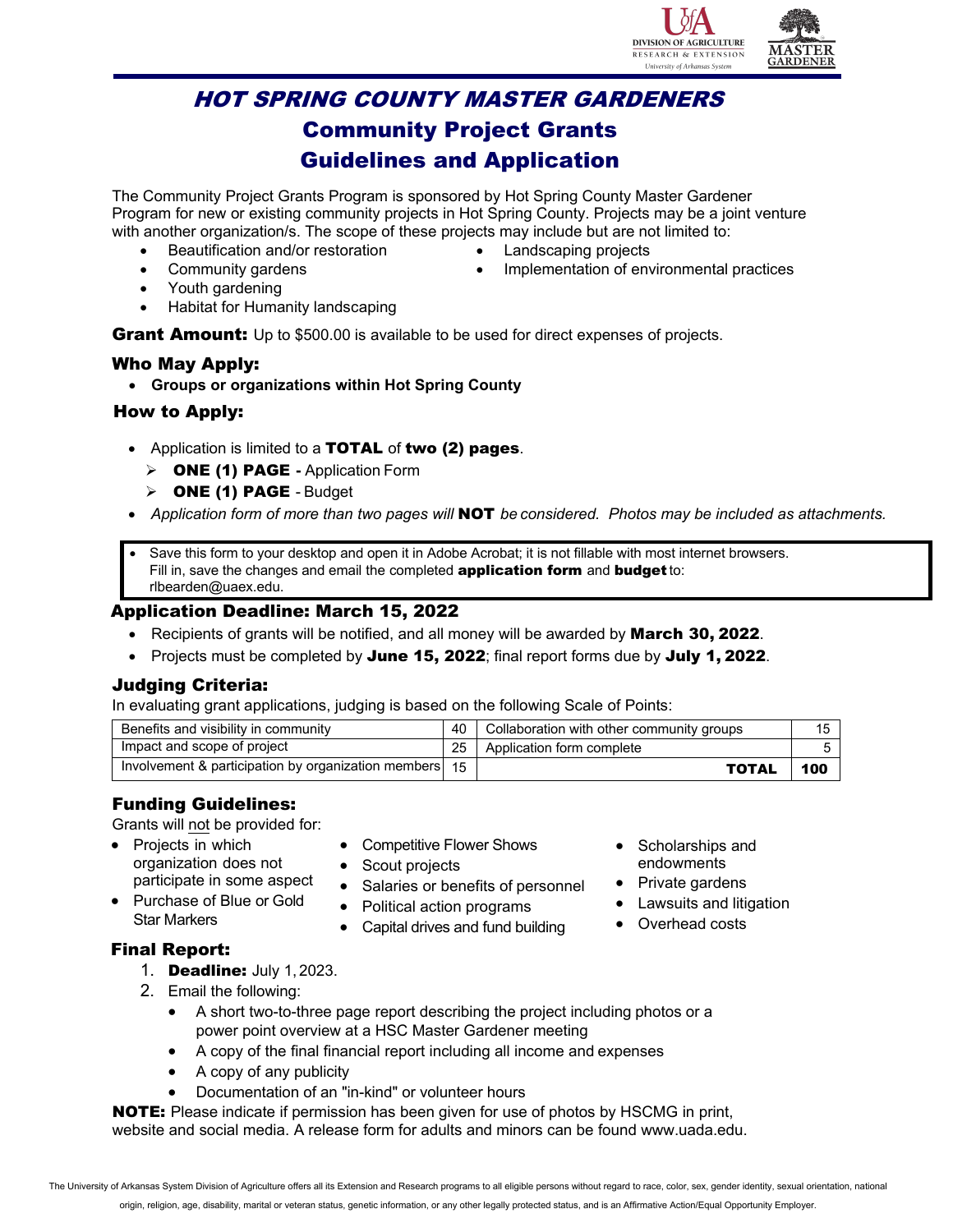# PAGE 1 - APPLICATION

DEADLINE: MARCH 15, 2022

Date of Application:

Name of Organization:

**Contact:** (Name of individual representative)

Address: Phone:  ${\sf New Project: Yes} \begin{tabular}{|c|c|c|} \hline \quad \quad & No & \quad \quad & Beginning date: \end{tabular}$  Completion date: **Anticipated Number Members Involved in Project:**  Email: **Number of Org. Members: Amount Requested** (up to \$500): **Total Project Budget:**

**Description of Intended Project: (Please use font size "10" or larger)**

**Brief description of how the funds will be used: (type of plants, hardscape items, construction, etc.)** 

**Brief statement of any in-kind or volunteer services: (who, number of hours, function, etc.)**